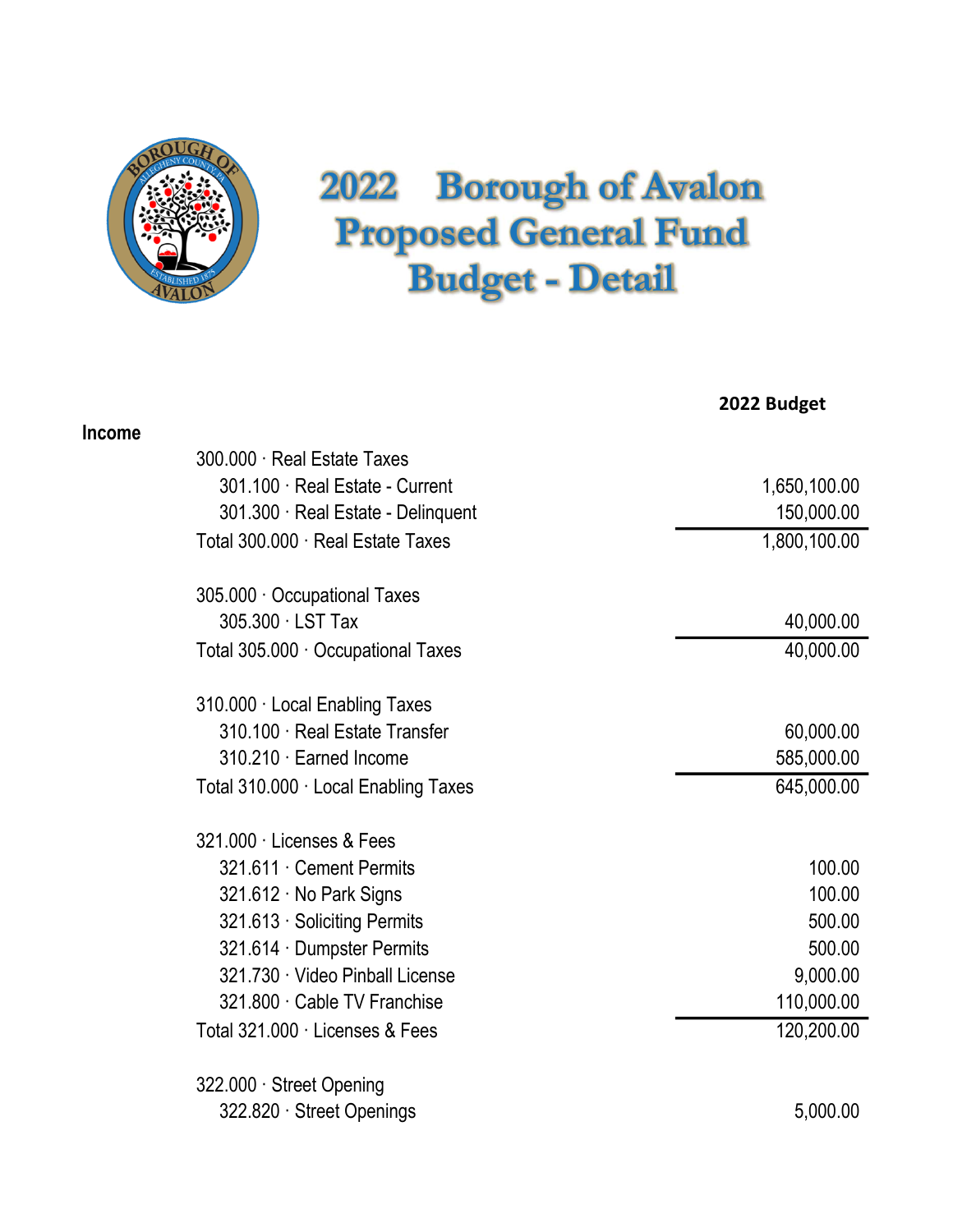| 331.000 Fines & Forfeits                               |                   |
|--------------------------------------------------------|-------------------|
| 331.100 District Court Fees                            | 35,000.00         |
| 331.110 Violation of Ordinances                        | 3,000.00          |
| 331.130 State Shared Fines                             | 1,500.00          |
| 331.140 Parking Fines                                  | 4,000.00          |
| 331.141 Street Sweeping                                | 22,500.00         |
| 331.142 · Meter Tickets                                | 4,000.00          |
| Total 331.000 · Fines & Forfeits                       | 70,000.00         |
| 341.000 · Interest Rents & Royalties                   |                   |
| 341.107 Interest - Cap Proj Fund GFCI                  | 1,000.00          |
| 341.111 Interest Savings (GF)                          | 5,000.00          |
| 342.200 Library Rental Income                          | 17,907.00         |
| 342.300 · Parking lot lease                            | 4,800.00          |
| Total 341.000 · Interest Rents & Royalties             | 28,707.00         |
| 355.000 · State Intergovernmental Revenue              |                   |
| 355.010 Public Utility Realty (PURTA)                  | 2,800.00          |
| 355.020 Liquid Fuel Tax (HA)                           | 0.00              |
| 355.025 ACT 101 Recycling Grant                        | 700.00            |
| 355.030 · PENNDOT Winter Maint                         | 8,747.00          |
| 355.040 · Alcohol Beverage Tax                         | 1,200.00          |
| 355.050 Pension State Aid                              | 70,000.00         |
| 355.070 Foreign Fire Ins State Aid                     | 20,000.00         |
| 355.090 Act 13 UGWF                                    | 500.00            |
| $355.122 \cdot 1\%$ County sales tax                   | 210,000.00        |
| 355.200 State Grants                                   | 0.00 <sub>1</sub> |
| Total 355.000 · State Intergovernmental Revenue        | 313,947.00        |
| 361.000 · Zoning & Subdivision                         |                   |
| 361.320 - Fees for Engineering Land Development Review | 0.00              |
| 361.321 - Fees for Solicitor Land Development Review   | 0.00              |
| 361.340 · Hearing Fees                                 | 1,000.00          |
| 361.650 No Lien Letters                                | 1,650.00          |

Total 361.000 · Zoning & Subdivision 2,650.00

 $5,000.00$ 

362.000 · Fees Services & Donations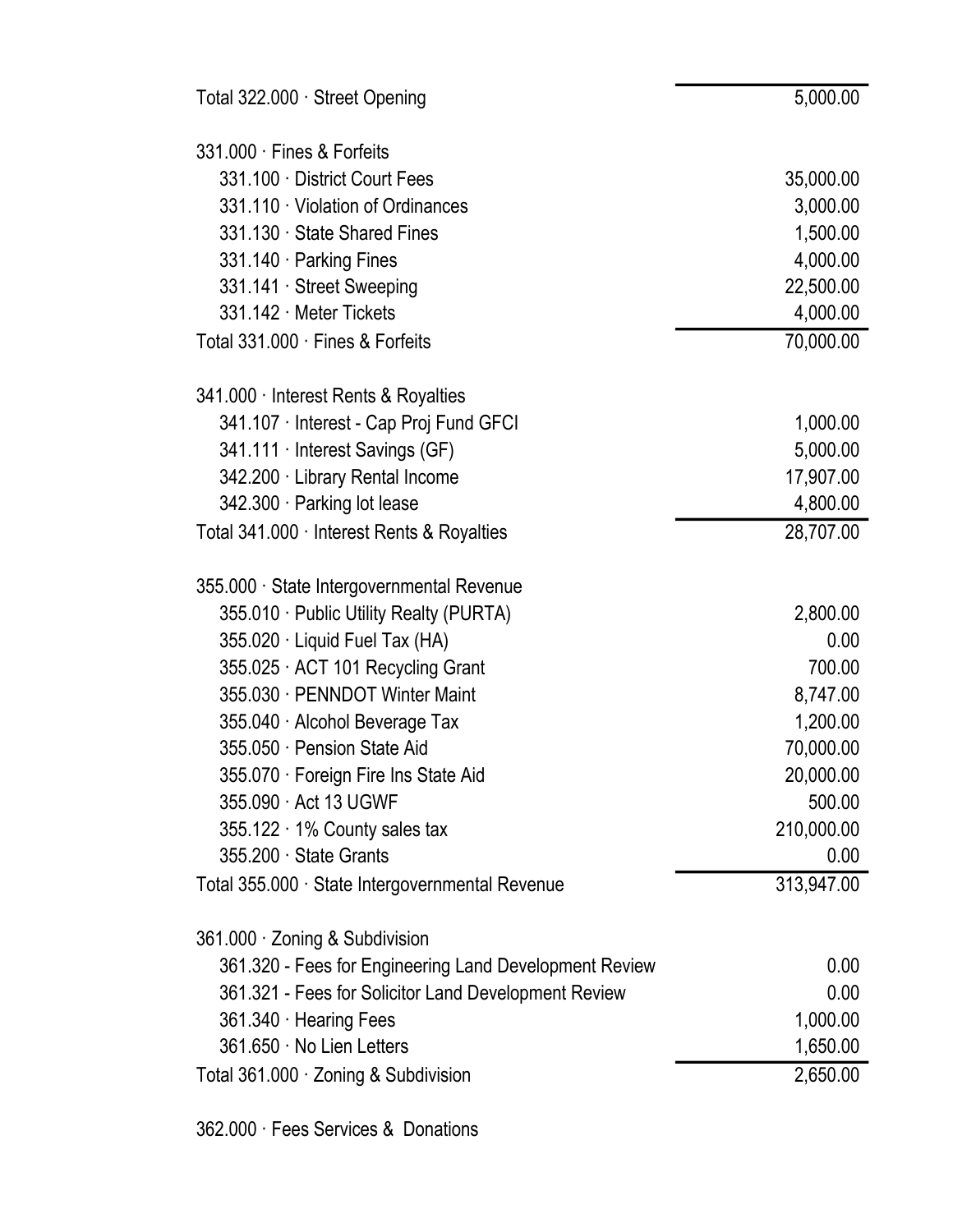| 362.110 Sale of Accident Report           | 1,500.00  |
|-------------------------------------------|-----------|
| 362.115 · Police Reports                  | 100.00    |
| 362.410 · Building & Electrical Permits   | 0.00      |
| 362.420 · Zoning Permits                  | 500.00    |
| 362.430 Occupancy Permits                 | 8,000.00  |
| 362.435 Smoke and Dye Permits             | 2,500.00  |
| 362.460 Tenant License Fee                | 20,000.00 |
| 362.465 DQ Tenant License Fee             | 250.00    |
| 362.470 Fire Safety Inspection Fee        | 15,000.00 |
| 362.475 Comm Fire Safety Inspection Fee   | 8,000.00  |
| Total 362.000 · Fees Services & Donations | 55,850.00 |
| $363.000 \cdot$ Parking                   |           |
| 363.210 · Parking Meters                  | 8,000.00  |
| Total 363.000 · Parking                   | 8,000.00  |
| 367.000 Cultural & Recreation             |           |
| 367.100 · Ballfield Fees                  | 700.00    |
| 367.200 Misc Swimming Pool Fees           | 50,000.00 |
| 367.201 · Pool Passes - Seasonal          | 0.00      |
| 367.202 Pool Passes - Guest               | 0.00      |
| 367.203 · Pool Admissions - Daily         | 0.00      |
| 367.204 · Pool Admissions- Night/Movie    | 0.00      |
| 367.205 Pool Admissions - Wrist Bands     | 0.00      |
| 367.208 Pool Swim Lessons - Private       | 0.00      |
| 367.210 · Pool Programs - Morning Swim    | 0.00      |
| 367.219 Pool Concessions - Daily          | 1,500.00  |
| 367.300 Shelter House Fees                | 7,000.00  |
| 367.350 Alcohol Permits                   | 1,000.00  |
| 367.400 Fire Pit Permit Fees              | 250.00    |
| 367.500 Activity Donations                | 600.00    |
| Total 367.000 Cultural & Recreation       | 61,050.00 |
| 380.000 · Miscellaneous Revenues          |           |
| 380.100 Admin Office Credits (GF)         | 1,000.00  |
| 380.105 Insurance Damages                 | 0.00      |
| 380.107 Reimbursement from Columbia Gas   | 0.00      |
| 380.130 DEA Reimbursement                 | 0.00      |
| 380.200 · Public Safety Credits - DDA     | 0.00      |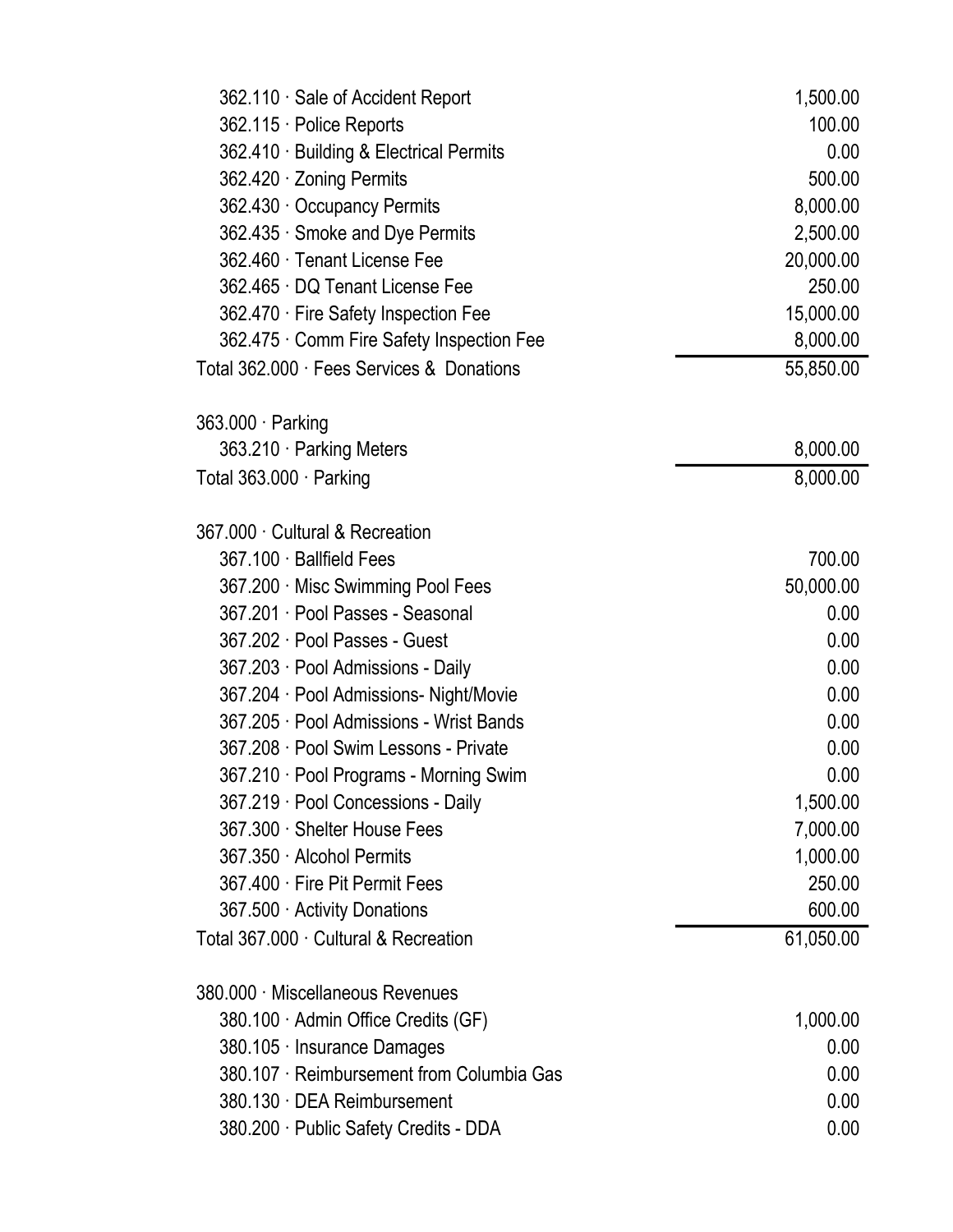|                     | 380.201 · Police Detail - Moon Twp            | 1,000.00     |
|---------------------|-----------------------------------------------|--------------|
|                     | 380.202 Police Detail - Columbia Gas          | 5,000.00     |
|                     | 380.203 · Police Detail - AG                  | 0.00         |
|                     | 380.300 Public Works Credits                  | 3,000.00     |
|                     | 380.400 Pool Fundraiser                       | 0.00         |
|                     | 380.700 Street Sweeping Other                 | 1,000.00     |
|                     | 380.705 · Ben Avon Hights Snow Removal        | 15,000.00    |
|                     | 380.706 · Ben Avon Heights Credits            | 5,000.00     |
|                     | 380.715 MRM W/C Refund                        | 10,000.00    |
|                     | 380.720 · PMHIC Health Care Surplus           | 0.00         |
|                     | Total 380.000 · Miscellaneous Revenues        | 41,000.00    |
|                     | 391.000 · Proceeds General Fixed Assets       |              |
|                     | 391.100 Sale of Fixed Assets                  | 0.00         |
|                     | Total 391.000 · Proceeds General Fixed Assets | 0.00         |
|                     | 392.000 · Interfund Transfers In              |              |
|                     | 392.035 Transfer from Highway Aid Fund        | 128,509.00   |
|                     | 392.045 Transfer from GF / Specific Use       | 64,318.00    |
|                     | 392.606 Transfer from other funds             | 10,000.00    |
|                     | Total 392.000 · Interfund Transfers In        | 202,827.00   |
|                     | 393.000 · Long-Term Debt Proceeds             |              |
|                     | 393.100 · Proceeds of Long Term Debt          | 0.00         |
|                     | Total 393.000 · Long-Term Debt Proceeds       | 0.00         |
|                     | 394.000 · Short-Term Debt Proceeds            |              |
|                     | 394.100 Tax Anticipation Note                 | 0.00         |
|                     | Total 394.000 · Short-Term Debt Proceeds      | 0.00         |
| <b>Total Income</b> |                                               | 3,394,331.00 |
| <b>Expense</b>      |                                               |              |
|                     | 400.000 General Govt - Council/Mayor          |              |
|                     | 400.100 Mayor's Salary                        | 2,500.00     |
|                     | 400.110 Council Salaries                      | 15,000.00    |
|                     | 400.161 · FICA - Borough Share                | 1,400.00     |
|                     | 400.352 Professional Liability Insuranc       | 11,000.00    |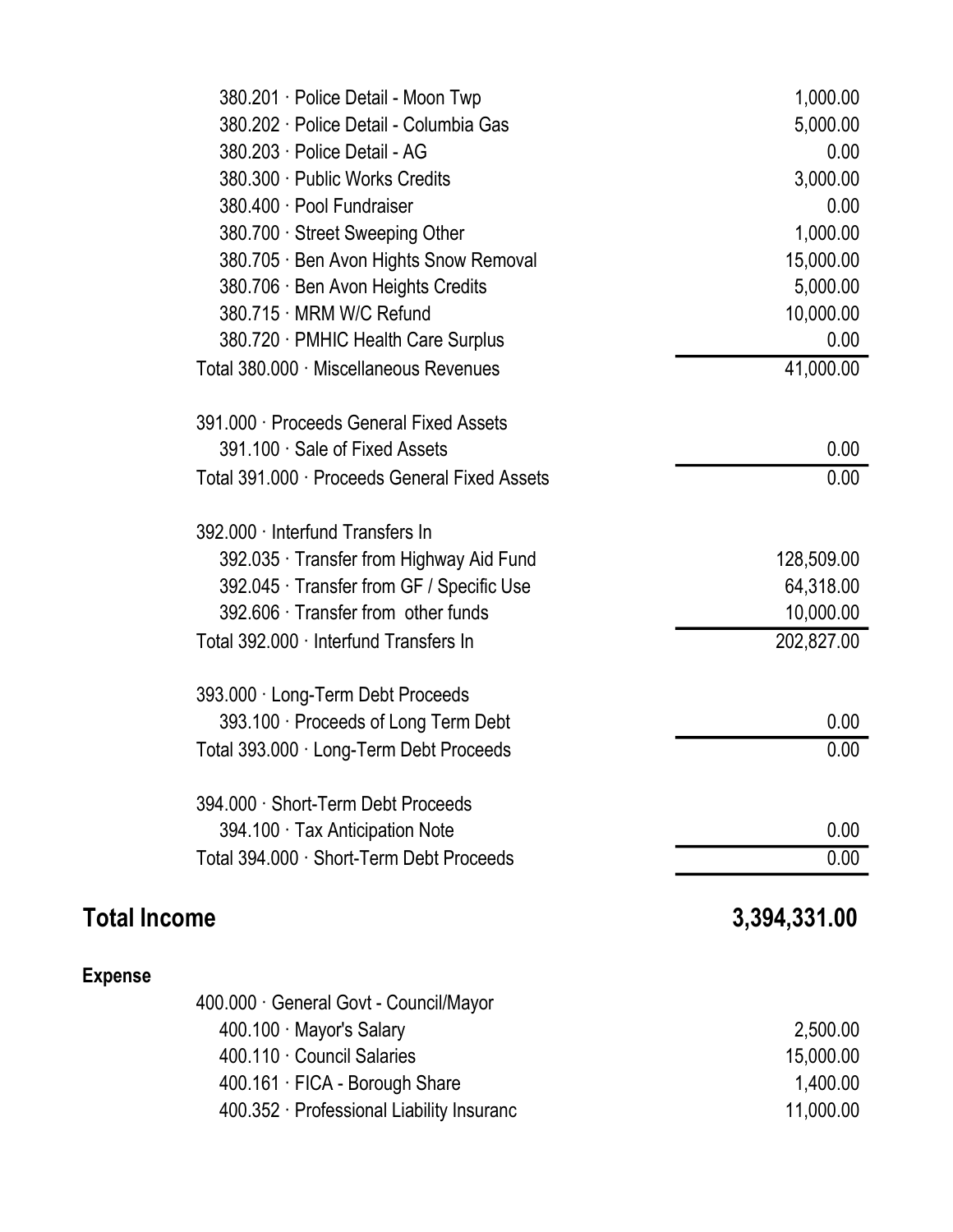| 400.430 · RAD to QVCOG<br>2,500.00<br>400.431 QVCOG Grant Utilization Fee<br>4,500.00<br>44,400.00<br>Total 400.000 · General Govt - Council/Mayor<br>401.000 General Govt - Borough Manager<br>401.120 Manager Salary<br>77,976.00<br>401.122 · Assistant Manager<br>50,000.00<br>401.123 MS4 Coordinator<br>5,000.00<br>401.124 Vacation Buy Out-Ins Rebate<br>0.00<br>401.152 Dental/Vision Insurance<br>2,169.00<br>32,842.00<br>401.156 · Hospitalization<br>401.158 Life and Accident<br>856.00<br>2,880.00<br>401.160 Deferred Comp - Boro Share<br>401.161 FICA - Boro Share<br>10,630.00<br>570.00<br>401.163 · PSAB-Unemployment<br>401.174 · Education Expense<br>3,000.00<br>19,893.00<br>401.300 Other Expenses<br>2,000.00<br>401.420 Dues, Memberships<br>207,816.00<br>Total 401.000 · General Govt - Borough Manager<br>402.000 Financial Admin<br>8,250.00<br>402.115 Auditing Services<br>402.117 GRANT CLOSEOUT<br>2,500.00<br>250.00<br>$402.200 \cdot$ Late Fees<br>25,850.00<br>402.300 Book Keeping Services<br>36,850.00<br>Total 402.000 · Financial Admin<br>403.000 Tax Collection<br>403.200 Tax Collection Svc - , RE<br>50,000.00<br>0.00<br>403.300 Other Service Charges<br>50,000.00<br>Total 403.000 · Tax Collection<br>$404.000 \cdot Law$<br>404.130 Solicitor Fee<br>47,000.00<br>10,000.00<br>404.135 Litigation Fees<br>404.240 · Legal Labor Counsel<br>3,500.00<br>404.250 · Reimbursable Legal Costs<br>0.00 | 400.420 Due, Memberships    | 7,500.00 |
|----------------------------------------------------------------------------------------------------------------------------------------------------------------------------------------------------------------------------------------------------------------------------------------------------------------------------------------------------------------------------------------------------------------------------------------------------------------------------------------------------------------------------------------------------------------------------------------------------------------------------------------------------------------------------------------------------------------------------------------------------------------------------------------------------------------------------------------------------------------------------------------------------------------------------------------------------------------------------------------------------------------------------------------------------------------------------------------------------------------------------------------------------------------------------------------------------------------------------------------------------------------------------------------------------------------------------------------------------------------------------------------------------------------------------------------------------------|-----------------------------|----------|
|                                                                                                                                                                                                                                                                                                                                                                                                                                                                                                                                                                                                                                                                                                                                                                                                                                                                                                                                                                                                                                                                                                                                                                                                                                                                                                                                                                                                                                                          |                             |          |
|                                                                                                                                                                                                                                                                                                                                                                                                                                                                                                                                                                                                                                                                                                                                                                                                                                                                                                                                                                                                                                                                                                                                                                                                                                                                                                                                                                                                                                                          |                             |          |
|                                                                                                                                                                                                                                                                                                                                                                                                                                                                                                                                                                                                                                                                                                                                                                                                                                                                                                                                                                                                                                                                                                                                                                                                                                                                                                                                                                                                                                                          |                             |          |
|                                                                                                                                                                                                                                                                                                                                                                                                                                                                                                                                                                                                                                                                                                                                                                                                                                                                                                                                                                                                                                                                                                                                                                                                                                                                                                                                                                                                                                                          |                             |          |
|                                                                                                                                                                                                                                                                                                                                                                                                                                                                                                                                                                                                                                                                                                                                                                                                                                                                                                                                                                                                                                                                                                                                                                                                                                                                                                                                                                                                                                                          |                             |          |
|                                                                                                                                                                                                                                                                                                                                                                                                                                                                                                                                                                                                                                                                                                                                                                                                                                                                                                                                                                                                                                                                                                                                                                                                                                                                                                                                                                                                                                                          |                             |          |
|                                                                                                                                                                                                                                                                                                                                                                                                                                                                                                                                                                                                                                                                                                                                                                                                                                                                                                                                                                                                                                                                                                                                                                                                                                                                                                                                                                                                                                                          |                             |          |
|                                                                                                                                                                                                                                                                                                                                                                                                                                                                                                                                                                                                                                                                                                                                                                                                                                                                                                                                                                                                                                                                                                                                                                                                                                                                                                                                                                                                                                                          |                             |          |
|                                                                                                                                                                                                                                                                                                                                                                                                                                                                                                                                                                                                                                                                                                                                                                                                                                                                                                                                                                                                                                                                                                                                                                                                                                                                                                                                                                                                                                                          |                             |          |
|                                                                                                                                                                                                                                                                                                                                                                                                                                                                                                                                                                                                                                                                                                                                                                                                                                                                                                                                                                                                                                                                                                                                                                                                                                                                                                                                                                                                                                                          |                             |          |
|                                                                                                                                                                                                                                                                                                                                                                                                                                                                                                                                                                                                                                                                                                                                                                                                                                                                                                                                                                                                                                                                                                                                                                                                                                                                                                                                                                                                                                                          |                             |          |
|                                                                                                                                                                                                                                                                                                                                                                                                                                                                                                                                                                                                                                                                                                                                                                                                                                                                                                                                                                                                                                                                                                                                                                                                                                                                                                                                                                                                                                                          |                             |          |
|                                                                                                                                                                                                                                                                                                                                                                                                                                                                                                                                                                                                                                                                                                                                                                                                                                                                                                                                                                                                                                                                                                                                                                                                                                                                                                                                                                                                                                                          |                             |          |
|                                                                                                                                                                                                                                                                                                                                                                                                                                                                                                                                                                                                                                                                                                                                                                                                                                                                                                                                                                                                                                                                                                                                                                                                                                                                                                                                                                                                                                                          |                             |          |
|                                                                                                                                                                                                                                                                                                                                                                                                                                                                                                                                                                                                                                                                                                                                                                                                                                                                                                                                                                                                                                                                                                                                                                                                                                                                                                                                                                                                                                                          |                             |          |
|                                                                                                                                                                                                                                                                                                                                                                                                                                                                                                                                                                                                                                                                                                                                                                                                                                                                                                                                                                                                                                                                                                                                                                                                                                                                                                                                                                                                                                                          |                             |          |
|                                                                                                                                                                                                                                                                                                                                                                                                                                                                                                                                                                                                                                                                                                                                                                                                                                                                                                                                                                                                                                                                                                                                                                                                                                                                                                                                                                                                                                                          |                             |          |
|                                                                                                                                                                                                                                                                                                                                                                                                                                                                                                                                                                                                                                                                                                                                                                                                                                                                                                                                                                                                                                                                                                                                                                                                                                                                                                                                                                                                                                                          |                             |          |
|                                                                                                                                                                                                                                                                                                                                                                                                                                                                                                                                                                                                                                                                                                                                                                                                                                                                                                                                                                                                                                                                                                                                                                                                                                                                                                                                                                                                                                                          |                             |          |
|                                                                                                                                                                                                                                                                                                                                                                                                                                                                                                                                                                                                                                                                                                                                                                                                                                                                                                                                                                                                                                                                                                                                                                                                                                                                                                                                                                                                                                                          |                             |          |
|                                                                                                                                                                                                                                                                                                                                                                                                                                                                                                                                                                                                                                                                                                                                                                                                                                                                                                                                                                                                                                                                                                                                                                                                                                                                                                                                                                                                                                                          |                             |          |
|                                                                                                                                                                                                                                                                                                                                                                                                                                                                                                                                                                                                                                                                                                                                                                                                                                                                                                                                                                                                                                                                                                                                                                                                                                                                                                                                                                                                                                                          |                             |          |
|                                                                                                                                                                                                                                                                                                                                                                                                                                                                                                                                                                                                                                                                                                                                                                                                                                                                                                                                                                                                                                                                                                                                                                                                                                                                                                                                                                                                                                                          |                             |          |
|                                                                                                                                                                                                                                                                                                                                                                                                                                                                                                                                                                                                                                                                                                                                                                                                                                                                                                                                                                                                                                                                                                                                                                                                                                                                                                                                                                                                                                                          |                             |          |
|                                                                                                                                                                                                                                                                                                                                                                                                                                                                                                                                                                                                                                                                                                                                                                                                                                                                                                                                                                                                                                                                                                                                                                                                                                                                                                                                                                                                                                                          |                             |          |
|                                                                                                                                                                                                                                                                                                                                                                                                                                                                                                                                                                                                                                                                                                                                                                                                                                                                                                                                                                                                                                                                                                                                                                                                                                                                                                                                                                                                                                                          |                             |          |
|                                                                                                                                                                                                                                                                                                                                                                                                                                                                                                                                                                                                                                                                                                                                                                                                                                                                                                                                                                                                                                                                                                                                                                                                                                                                                                                                                                                                                                                          |                             |          |
|                                                                                                                                                                                                                                                                                                                                                                                                                                                                                                                                                                                                                                                                                                                                                                                                                                                                                                                                                                                                                                                                                                                                                                                                                                                                                                                                                                                                                                                          |                             |          |
|                                                                                                                                                                                                                                                                                                                                                                                                                                                                                                                                                                                                                                                                                                                                                                                                                                                                                                                                                                                                                                                                                                                                                                                                                                                                                                                                                                                                                                                          |                             |          |
|                                                                                                                                                                                                                                                                                                                                                                                                                                                                                                                                                                                                                                                                                                                                                                                                                                                                                                                                                                                                                                                                                                                                                                                                                                                                                                                                                                                                                                                          |                             |          |
|                                                                                                                                                                                                                                                                                                                                                                                                                                                                                                                                                                                                                                                                                                                                                                                                                                                                                                                                                                                                                                                                                                                                                                                                                                                                                                                                                                                                                                                          |                             |          |
|                                                                                                                                                                                                                                                                                                                                                                                                                                                                                                                                                                                                                                                                                                                                                                                                                                                                                                                                                                                                                                                                                                                                                                                                                                                                                                                                                                                                                                                          |                             |          |
|                                                                                                                                                                                                                                                                                                                                                                                                                                                                                                                                                                                                                                                                                                                                                                                                                                                                                                                                                                                                                                                                                                                                                                                                                                                                                                                                                                                                                                                          |                             |          |
|                                                                                                                                                                                                                                                                                                                                                                                                                                                                                                                                                                                                                                                                                                                                                                                                                                                                                                                                                                                                                                                                                                                                                                                                                                                                                                                                                                                                                                                          | 404.312 Other Legal Expense | 2,500.00 |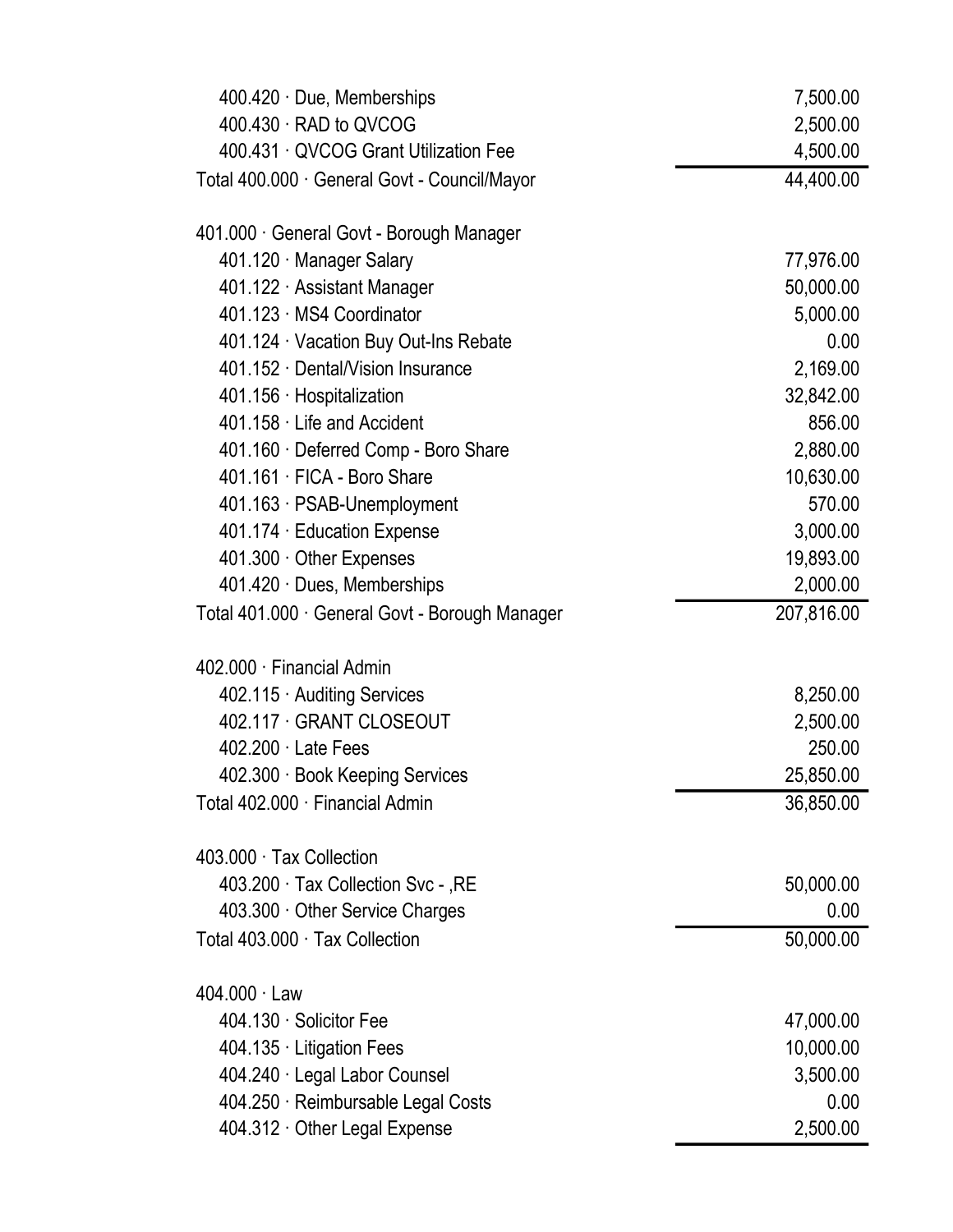| 405.000 · Borough Secretary              |           |
|------------------------------------------|-----------|
| 405.144 Intern Salary                    | 1,000.00  |
| 405.145 Part-Time Clerk                  | 44,616.00 |
| 405.161 FICA - Boro Share                | 3,490.00  |
| 405.163 · PSAB - Unemployment            | 570.00    |
| 405.210 Office Supplies                  | 3,000.00  |
| 405.260 Minor Equipment                  | 1,000.00  |
| 405.300 Other Services Supplies          | 4,000.00  |
| 405.301 Payroll Service Fees-Gen         | 4,000.00  |
| $405.325 \cdot \text{Postage}$           | 2,000.00  |
| 405.341 Advertising                      | 4,000.00  |
| 405.400 Committee Refreshments           | 100.00    |
| Total 405.000 · Borough Secretary        | 67,776.00 |
| 406.000 · Employee Pension               |           |
| 406.160 Non-Uniform Pension              | 20,986.00 |
| 406.200 Pension Administrative Fees      | 7,000.00  |
| Total 406.000 · Employee Pension         | 27,986.00 |
| 407.000 Data Processing                  |           |
| 407.210 Office Supplies                  | 500.00    |
| 407.250 Repair and Maint                 | 2,700.00  |
| 407.300 GIS Systems                      | 8,500.00  |
| 407.400 - IT Services                    | 17,280.00 |
| 407.700 Capital Purchases                | 1,500.00  |
| Total 407.000 Data Processing            | 30,480.00 |
| $408.000 \cdot$ Engineer                 |           |
| 408.310 Engineer Fees                    | 35,200.00 |
| 408.320 Grant Projects                   | 12,500.00 |
| 408.330 · Reimbursable Engineering Costs | 0.00      |
| Total 408.000 · Engineer                 | 47,700.00 |
| 409.000 · Buildings & Plant              |           |
| 409.140 Maint. Cleaning                  | 8,300.00  |
| 409.220 Operating Supplies               | 1,600.00  |
| 409.221 Covid-19 Supplies                | 0.00      |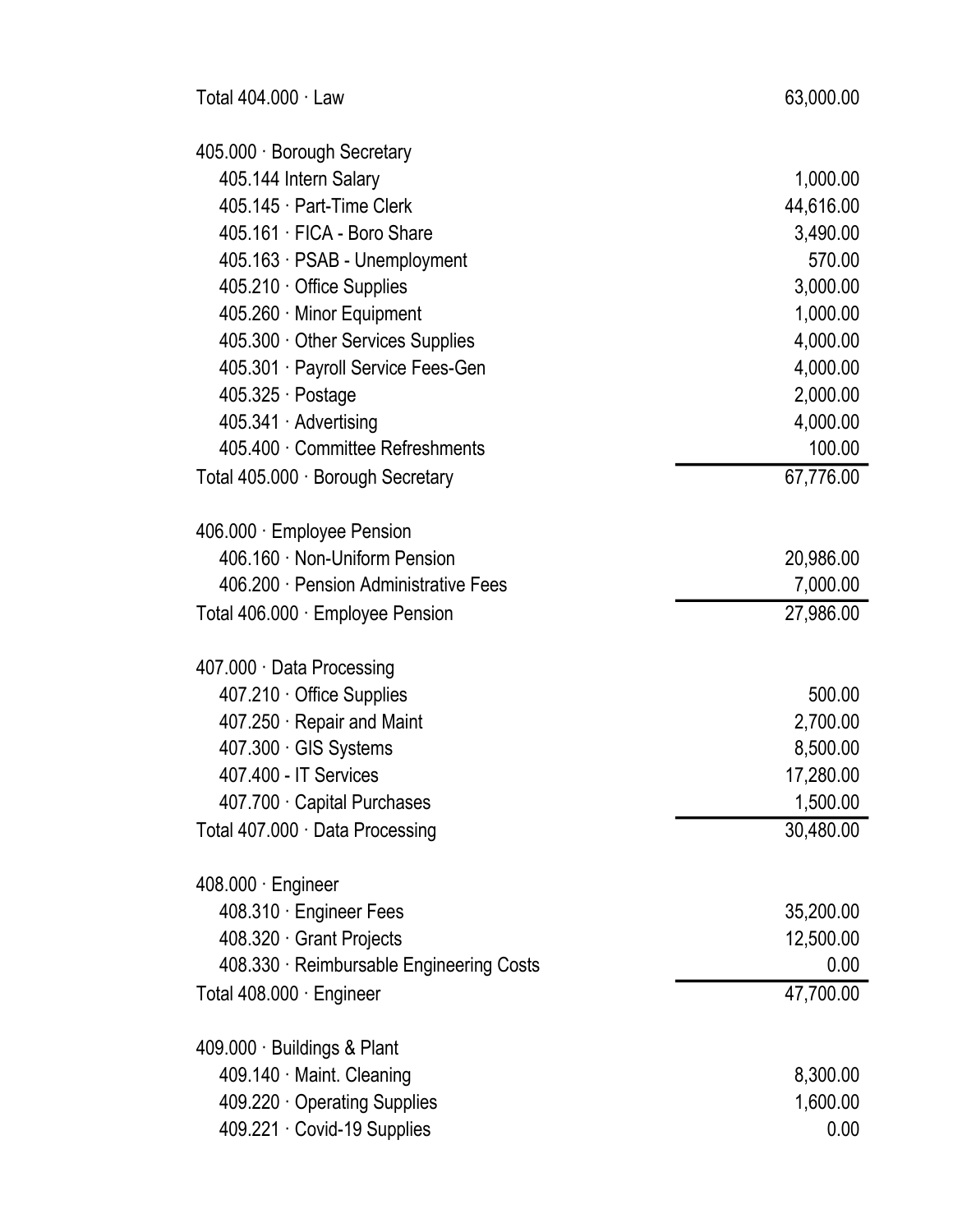| 409.250 Repair and Maint                 | 7,000.00   |
|------------------------------------------|------------|
| 409.251 Waste Mgmt Dumpster              | 1,320.00   |
| 409.321 · Telephone                      | 15,615.00  |
| 409.361 · Electricity                    | 14,000.00  |
| $409.362 \cdot Gas$                      | 3,300.00   |
| $409.364 \cdot$ Sewer                    | 300.00     |
| 409.366 Water                            | 600.00     |
| 409.367 Protection Systems               | 4,000.00   |
| Total 409.000 · Buildings & Plant        | 56,035.00  |
| 410.000 · Police                         |            |
| 410.121 Chief's Salary                   | 104,077.00 |
| 410.129 · Sergeant Compensation          | 3,000.00   |
| 410.130 Patrol Salaries                  | 368,379.00 |
| 410.131 Meter Monitor                    | 0.00       |
| 410.132 · Police Clerk                   | 22,620.00  |
| 410.133 Part-Time Patrolmen              | 132,000.00 |
| 410.152 Dental/Vision Insurance          | 8,620.00   |
| 410.153 · Retired Officer Dental/Vis Ins | 1,613.00   |
| 410.156 Hospitalization                  | 130,758.00 |
| 410.157 · Retired Officer Hospital       | 24,180.00  |
| 410.158 Life & Accident Insurance        | 8,640.00   |
| 410.159 Retired Officer Life/Acc         | 558.00     |
| 410.160 Police Pension                   | 95,380.00  |
| 410.161 FICA - Boro Share                | 54,573.00  |
| 410.163 · PSAB - Unemployment            | 4,275.00   |
| 410.174 Educational                      | 5,500.00   |
| 410.181 · Special Detail Overtime Pay    | 10,000.00  |
| 410.182 · Longevity                      | 1,300.00   |
| 410.183 · PS Overtime Pay                | 30,000.00  |
| $410.184 \cdot$ Holiday                  | 18,000.00  |
| 410.186 · Sick/Vacation Day - Buy Out    | 0.00       |
| 410.187 Court Pay                        | 20,000.00  |
| 410.190 Civil Service Commission         | 0.00       |
| 410.191 · Uniform Allowance              | 4,000.00   |
| 410.210 Office Supplies                  | 1,000.00   |
| 410.220 Operating Supplies               | 2,700.00   |
| 410.231 Vehicle Fuel - Gas               | 16,000.00  |
| 410.240 · Purchase Vehicle               | 0.00       |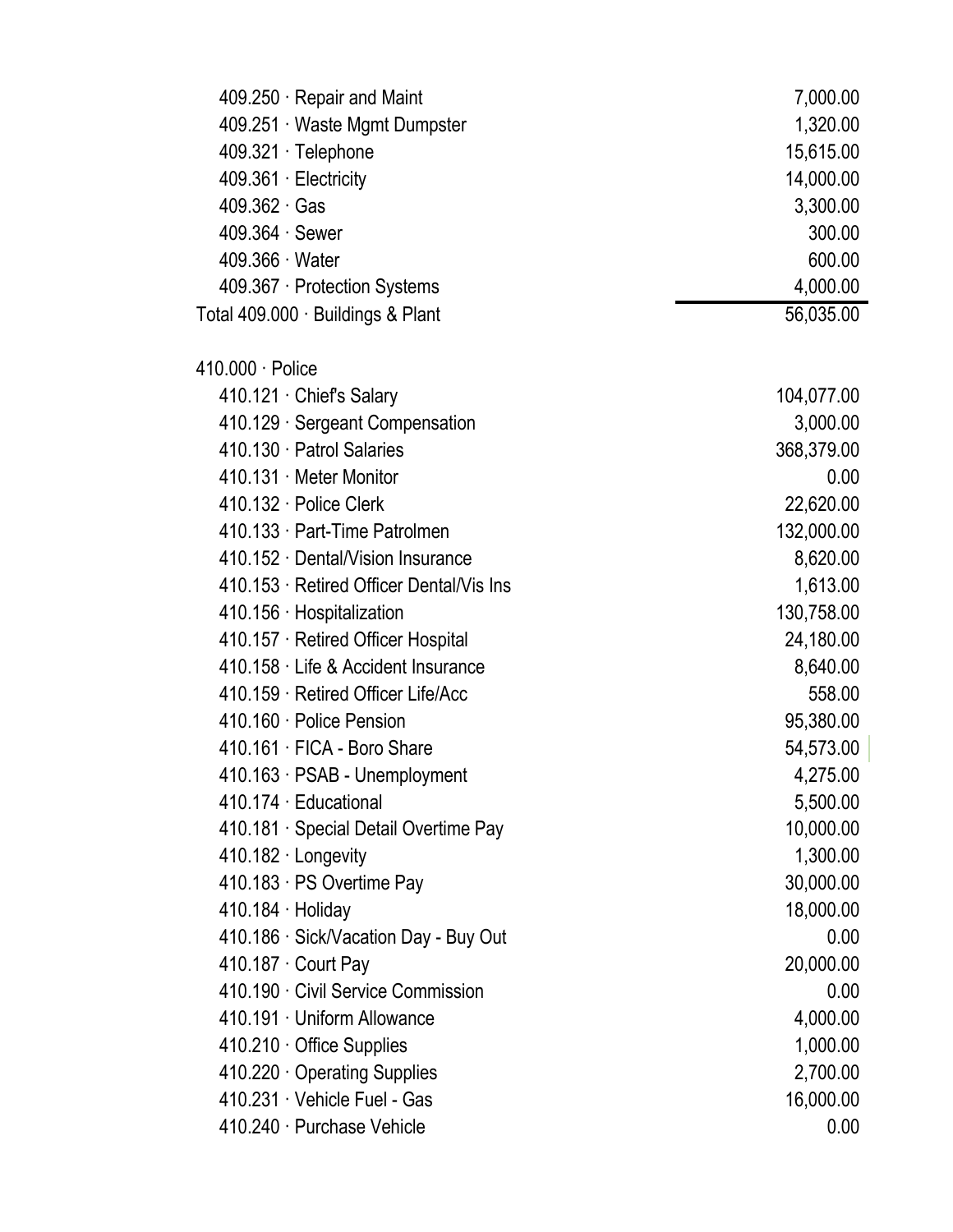| 410.242 Guns and Ammo                      | 1,000.00     |
|--------------------------------------------|--------------|
| 410.260 · Minor Equip                      | 1,800.00     |
| 410.300 Other Service Charges              | 12,000.00    |
| 410.301 Court Parking                      | 600.00       |
| 410.321 · Telephone                        | 2,500.00     |
| $410.325 \cdot$ Postage                    | 300.00       |
| 410.326 · Advertising                      | 1,000.00     |
| 410.327 · Radio Equip                      | 1,000.00     |
| 410.354 · Law Enf - Professional Liability | 30,000.00    |
| 410.360 Police Vehicle Parts               | 5,000.00     |
| 410.370 Outside Vehicle Repairs            | 3,000.00     |
| 410.384 Parking Meter Purchases            | 4,750.00     |
| 410.420 Dues, Memberships                  | 1,015.00     |
| 410.470 · Notary Fees                      | 0.00         |
| 410.740 Purchase Equip.                    | 10,000.00    |
| 410.920 · Police Contingency               | 1,000.00     |
| Total 410.000 · Police                     | 1,142,138.00 |
| $411.000 \cdot$ Fire                       |              |
| 411.135 Fire Police                        | 500.00       |
| 411.191 Uniforms                           | 2,000.00     |
| 411.220 Operating Supplies                 | 2,000.00     |
| 411.231 Vehicle Fuel - Gas                 | 2,200.00     |
| 411.232 Vehicle Fuel - Diesel              | 4,000.00     |
| 411.260 · Purchase Minor Equip             | 5,000.00     |
| 411.321 · Telephone Alarm Line             | 1,900.00     |
| 411.327 · Radio Equip Repair               | 1,200.00     |
| 411.370 · Equipment Repair & Maintenance   | 14,000.00    |
| 411.480 Hydrant Rental                     | 26,400.00    |
| 411.800 Fire Relief                        | 20,000.00    |
| Total 411,000 · Fire                       | 79,200.00    |
| 413.000 Code Enforcement                   |              |
| 413.122 Building Permits                   | 0.00         |
| 413.123 Fire Marshall Office               | 0.00         |
| 413.130 Code Violations                    | 5,000.00     |
| 413.420 Electrical Permits                 | 0.00         |
| 413.430 Occupancy Permit                   | 5,600.00     |
| 413.435 Smoke and Dye Permit               | 0.00         |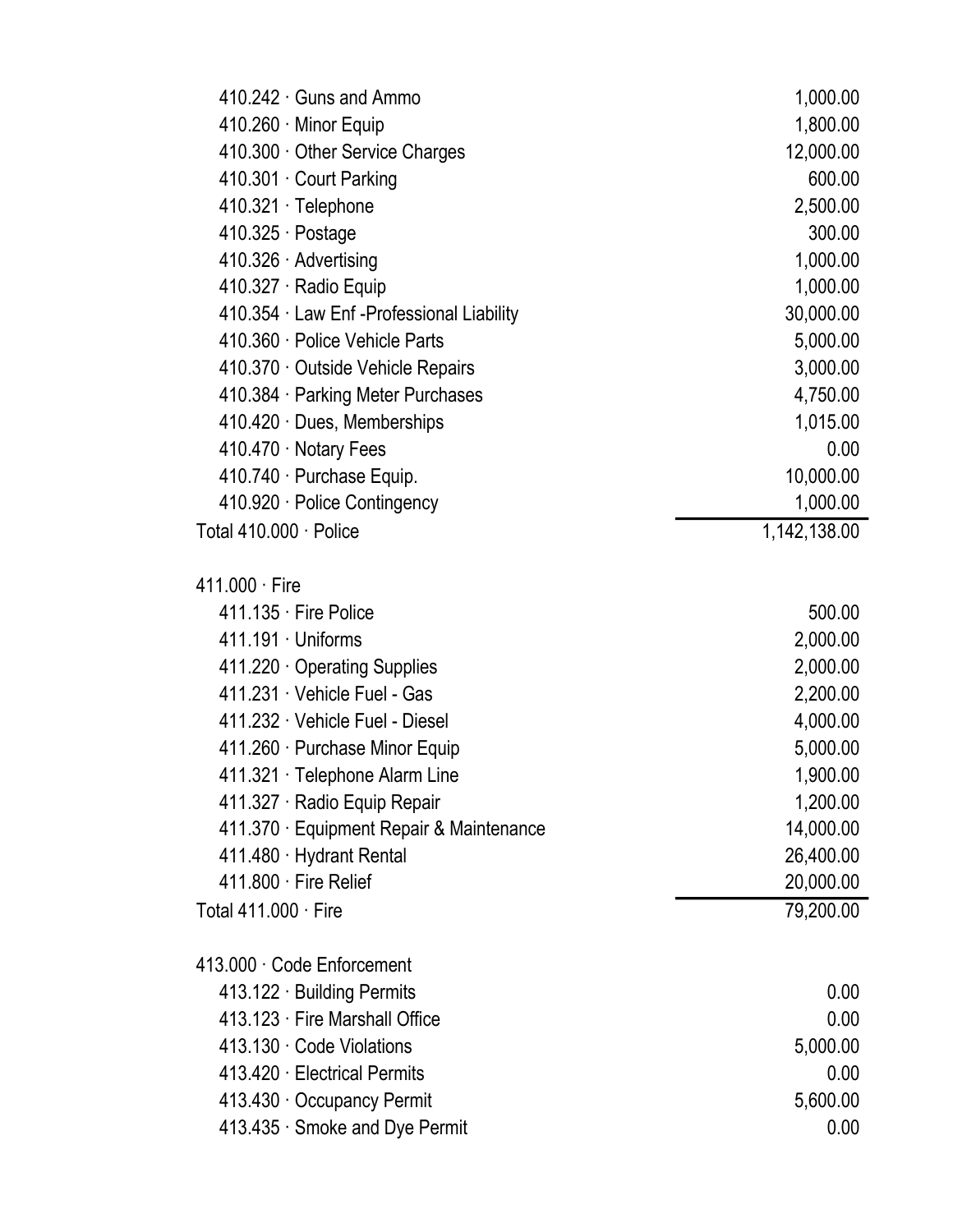| 413.460 · Fire Safety Inspection                | 10,000.00 |
|-------------------------------------------------|-----------|
| 413.465 Commercial Fire Safety Inspectn         | 5,000.00  |
| Total 413.000 · Code Enforcement                | 25,600.00 |
| 414.000 · Planning & Zoning                     |           |
| 414.121 Zoning Officer                          | 10,000.00 |
| 414.130 Zoning Hearing Board                    | 1,500.00  |
| 414.314 Zoning Legal Services                   | 500.00    |
| 414.341 · Advertising                           | 150.00    |
| 414.445 Comprehensive Plan                      | 300.00    |
| Total 414.000 · Planning & Zoning               | 12,450.00 |
| 415.000 · Emergency Managment Coordinator       |           |
| 415.327 · EMC Equipment                         | 400.00    |
| Total 415.000 · Emergency Managment Coordinator | 400.00    |
| 419.000 · Service Building                      |           |
| 419.220 Operating Supplies                      | 500.00    |
| 419.250 Repair and Maint                        | 4,000.00  |
| 419.251 Waste Mgmt Dumpster                     | 1,320.00  |
| 419.321 · Telephone                             | 2,850.00  |
| 419.361 · Electricity                           | 4,000.00  |
| $419.362 \cdot Gas$                             | 4,000.00  |
| 419.364 · Sewer                                 | 300.00    |
| 419.366 Water                                   | 300.00    |
| 419.371 Roof Repair                             | 0.00      |
| Total 419.000 · Service Building                | 17,270.00 |
| 420,000 Fire Hall                               |           |
| 420.220 Operating Supplies                      | 500.00    |
| 420.250 Repair & Maintenance                    | 4,000.00  |
| 420.251 Waste Mgmt Dumpster                     | 1,875.00  |
| 420.321 · Telephone                             | 0.00      |
| 420.361 · Electricity                           | 4,000.00  |
| 420.362 Gas                                     | 4,000.00  |
| $420.364 \cdot$ Sewer                           | 300.00    |
| $420.366 \cdot Water$                           | 300.00    |
| Total 420.000 · Fire Hall                       | 14,975.00 |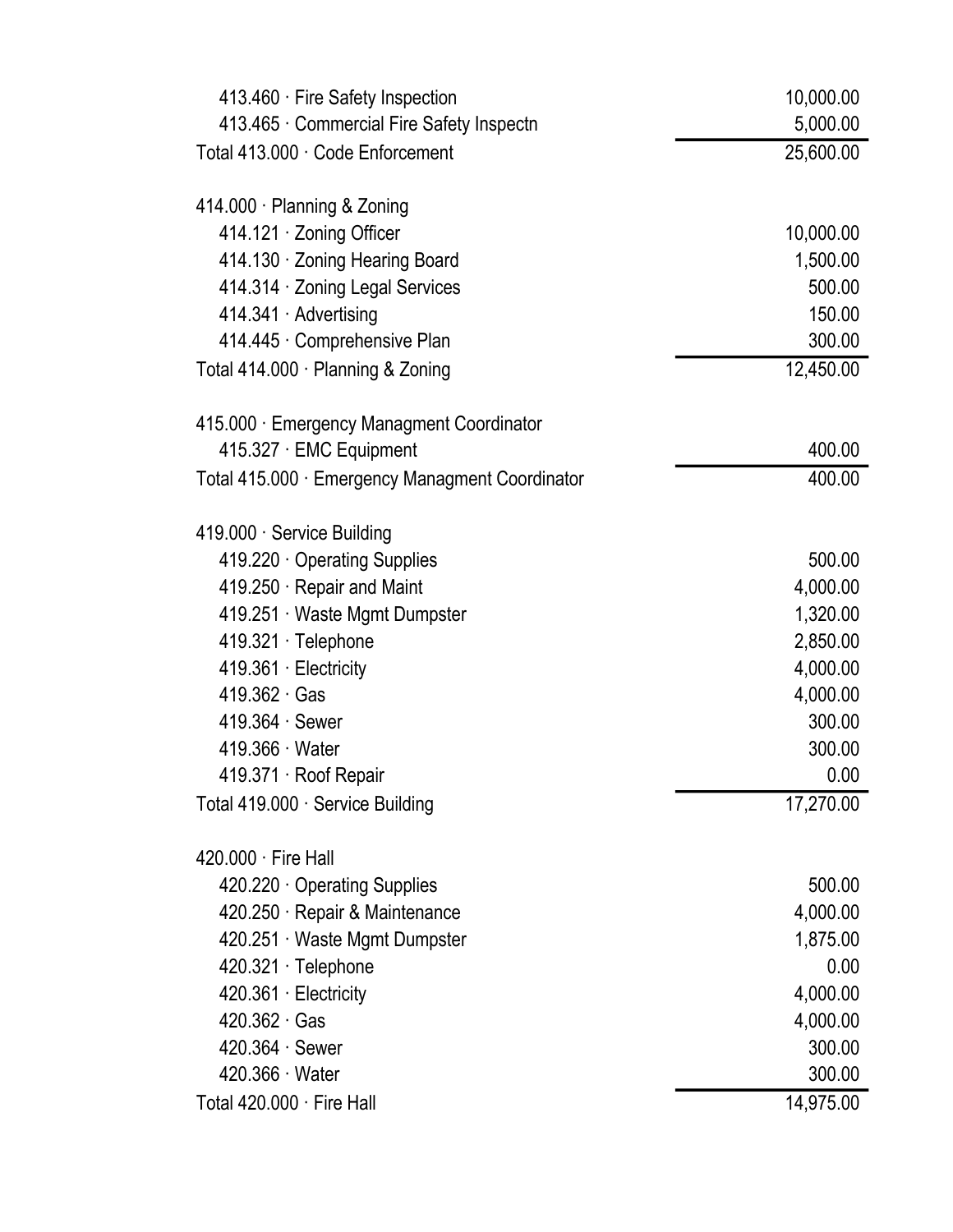| 421.000 · Borough Property            |            |
|---------------------------------------|------------|
| 421.370 Outside Contracting           | 500.00     |
| 421.371 Demolition & Abatement        | 30,000.00  |
| 421.372 · Recycling Center            | 0.00       |
| 421.373 · Parking Lot Lease Agreement | 6,000.00   |
| 421.376 Community Garden              | 500.00     |
| 421.400 Property Acquisition          | 1,000.00   |
| Total 421.000 · Borough Property      | 38,000.00  |
| 430.000 Public Works                  |            |
| 430.121 · Foreman's Salary            | 66,976.00  |
| 430.130 Labor Salaries                | 167,981.00 |
| 430.145 · Part Time Help              | 48,000.00  |
| 430.152 Dental/Vision Insurance       | 2,977.00   |
| 430.156 · Hospitalization             | 67,642.00  |
| 430.158 Life and Accident Insurance   | 1,265.00   |
| 430.160 · Deferred Comp- Boro Share   | 5,760.00   |
| 430.161 FICA - Boro share             | 23,650.00  |
| 430.163 · PSAB - Unemployment         | 1,995.00   |
| 430.174 Educational                   | 2,000.00   |
| 430.183 Overtime                      | 10,300.00  |
| 430.186 · Sick/Vacation BO-Ins Rebate |            |
| 430.191 · Uniform and Shoe Expense    | 1,700.00   |
| 430.220 Operating Supplies            | 12,500.00  |
| 430.231 Vehicle Fuel - Gas            | 4,500.00   |
| 430.232 Vehicle Fuel - Diesel         | 8,500.00   |
| 430.245 · Salt Deicers                | 60,000.00  |
| 430.246 Other Service Supplies        | 750.00     |
| 430.260 Purchase Minor Equip.         | 4,500.00   |
| 430.360 DPW Vehicle Parts             | 8,000.00   |
| 430.370 Outside Vehicle Repair        | 5,000.00   |
| 430.375 · Street Sweeper Repairs      | 2,500.00   |
| 430.380 Rental Special Equipment      | 5,000.00   |
| 430.450 Contracted Services           | 2,000.00   |
| 430.740 Purchase Major Equip.         | 10,000.00  |
| Total 430.000 · Public Works          | 523,496.00 |
| 433.000 · Highway Signals             |            |
| 433.360 Union Ave Signals             | 1,000.00   |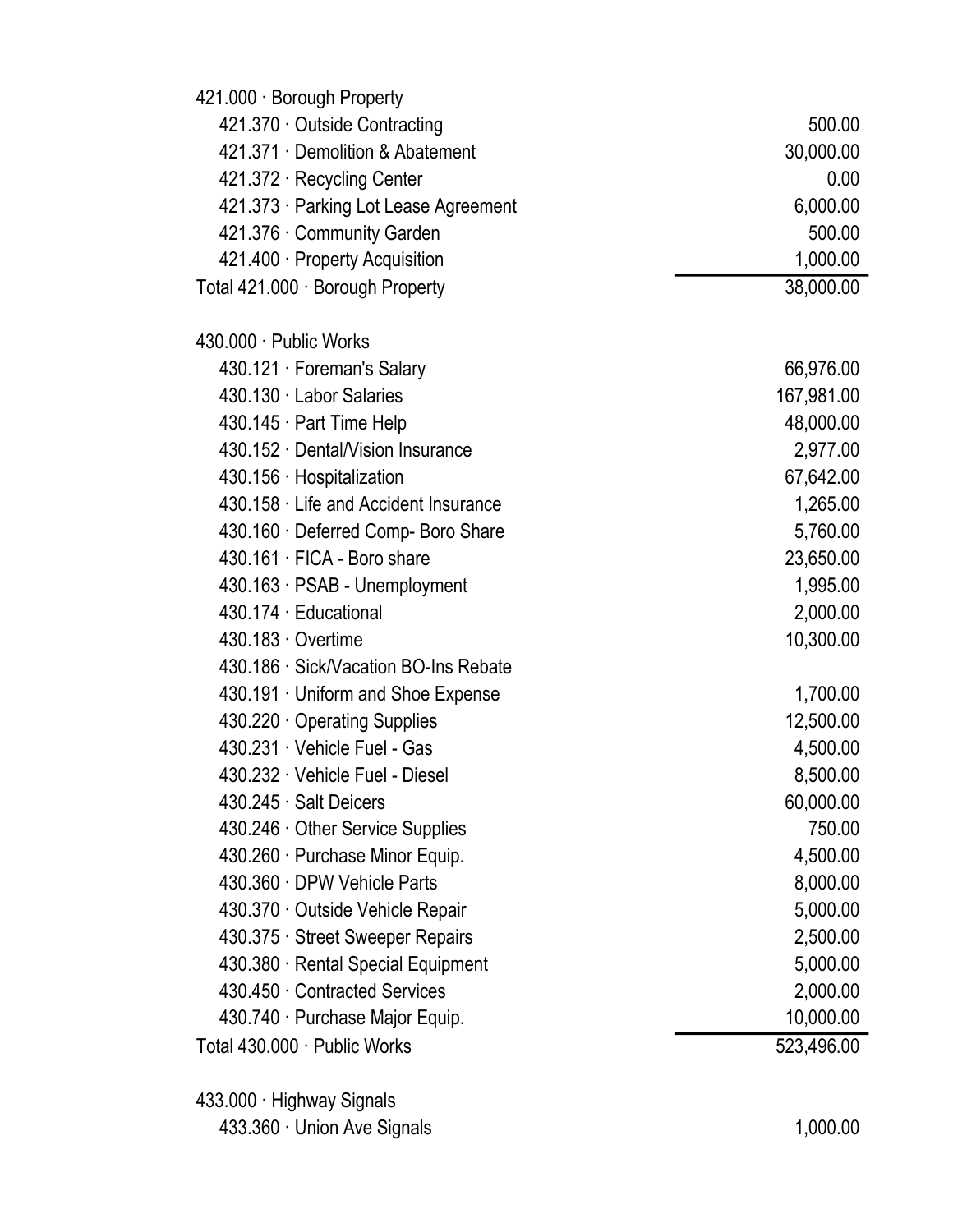| $433.361 \cdot$ Electricity             | 2,400.00   |
|-----------------------------------------|------------|
| 433.362 · Street Signs                  | 7,000.00   |
| 433.363 Main Street Light Reprs & Mntce | 1,000.00   |
| 433.370 · Repairs, Maint.               | 2,500.00   |
| 433.371 Repairs/Elizabeth               |            |
| Total 433.000 · Highway Signals         | 13,900.00  |
| 434.000 · Street Lighting               |            |
| 434.361 Electricity                     | 70,000.00  |
| Total 434.000 · Street Lighting         | 70,000.00  |
| 438.000 · Highway Maintenance           |            |
| 438.245 · Road Material Hot Mix         | 2,000.00   |
| 438.246 · Road Mat Winter Mix           | 1,000.00   |
| 438.250 Street Repair                   | 10,000.00  |
| 438.255 Walkway/Street Repair &         | 7,500.00   |
| Total 438.000 · Highway Maintenance     | 20,500.00  |
| 452.000 · Pool                          |            |
| 452.161 FICA- Boro Share                | 0.00       |
| 452.163 · PSAB- Unemployment            | 0.00       |
| 452.220 Materials Supplies              | 13,000.00  |
| 452.229 Concession Stand Supplies       | 100.00     |
| 452.250 Repair and Maint                | 3,000.00   |
| 452.321 · Telephone                     | 2,100.00   |
| 452.341 Advertising                     | 450.00     |
| 452.361 · Electricity                   | 7,500.00   |
| $452.362 \cdot Gas$                     | 2,300.00   |
| $452.364 \cdot$ Sewage                  | 8,000.00   |
| 452.366 Water                           | 5,500.00   |
| 452.370 Outside Repairs                 | 5,000.00   |
| 452.450 Contracted Services             | 75,000.00  |
| 452.500 Guard Uniforms                  | 2,000.00   |
| 452.720 Improvements to Pool            | 8,000.00   |
| Total $452.000 \cdot \text{Pool}$       | 131,950.00 |
| 453.000 California Ave Park             |            |
| 453.130 Salaries Crew                   |            |
| 453.220 Materials and Supplies          | 1,000.00   |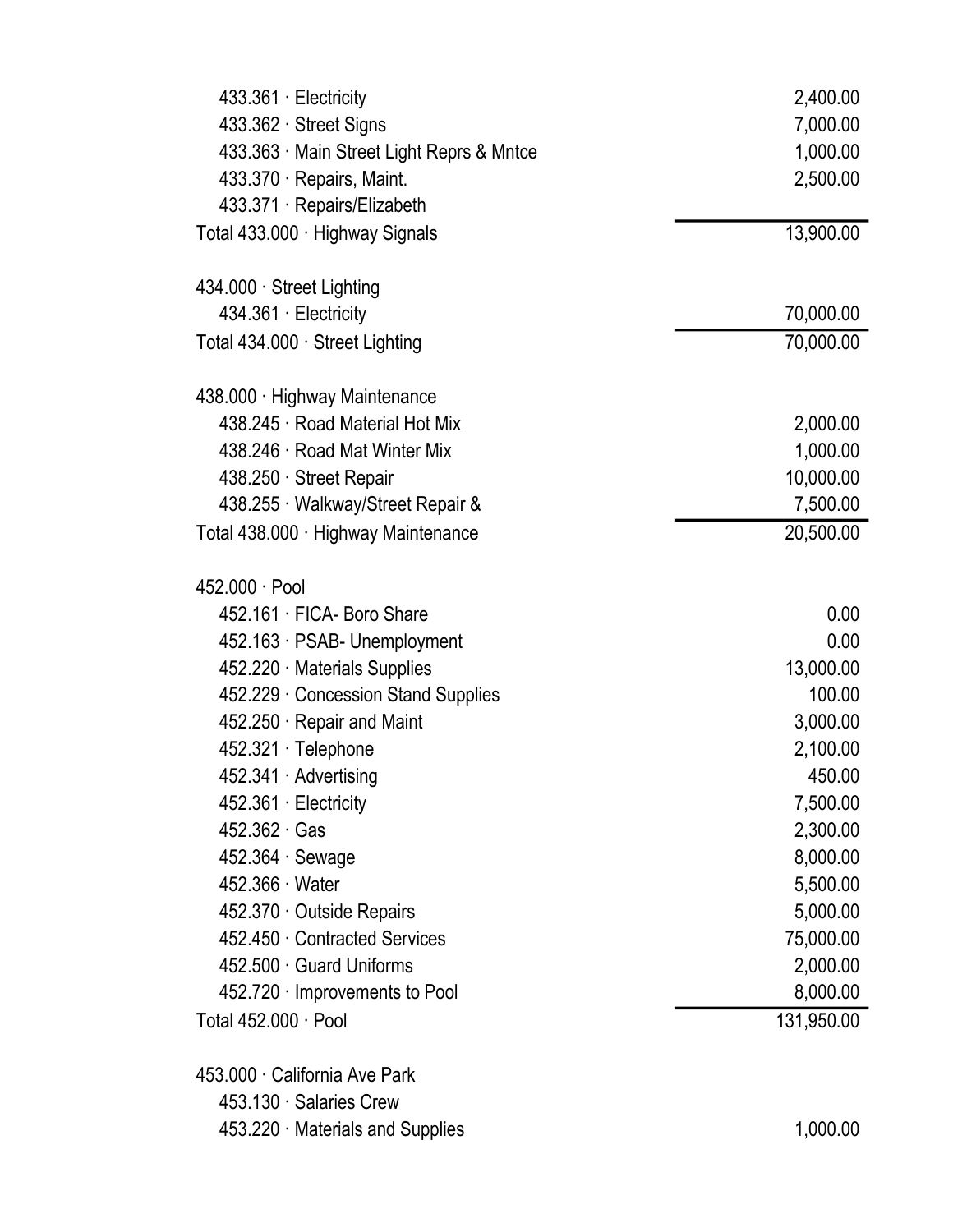| 453.250 Repair Maint.                      | 1,000.00  |
|--------------------------------------------|-----------|
| $453.260 \cdot$ Equipment                  | 2,000.00  |
| 453.361 · Electricity                      | 2,000.00  |
| 453.720 Improvements to Park               | 4,000.00  |
| Total 453.000 · California Ave Park        | 10,000.00 |
| 454.000 · Avalon Park                      |           |
| 454.220 Materials and Supplies             | 3,000.00  |
| 454.251 Waste Mgmt Dumpster                | 4,520.00  |
| 454.260 · Equipment                        | 1,200.00  |
| 454.361 · Electricity                      | 500.00    |
| 454.370 Outside Repairs                    | 2,000.00  |
| $454.720 \cdot$ Improvements to the Park   |           |
| Total 454.000 · Avalon Park                | 11,220.00 |
| 455.000 · Birmingham Parks                 |           |
| 455.200 · S Birmingham Park (Tot Lot)      | 500.00    |
| 455.300 N Birmingham Park                  | 500.00    |
| Total 455.000 · Birmingham Parks           | 1,000.00  |
|                                            |           |
| 456.000 · Mayernick Building               |           |
| $456.140 \cdot$ Cleaning                   | 5,650.00  |
| 456.220 Operating Supplies                 | 500.00    |
| 456.230 · Elevator Repair & Mainte         | 2,700.00  |
| 456.250 Repair and Maint.                  | 10,000.00 |
| 456.251 Waste Mgmt Dumpster                | 1,320.00  |
| $456.364 \cdot$ Sewage                     | 1,500.00  |
| 456.370 Outside Repairs                    | 2,000.00  |
| 456.380 Realtor Commissions                | 0.00      |
| 456.720 · Library Improvements (Grant)     | 0.00      |
| Total 456.000 · Mayernick Building         | 23,670.00 |
| 457.000 Civil Military Celebration         |           |
| 457.550 Christmas Decorations              | 3,000.00  |
| 457.551 Community Event - Easter           | 1,500.00  |
| 457.570 Community Festival                 | 400.00    |
| 457.575 · 4th of July Celebration          | 5,000.00  |
| 457.590 Community Relations                | 500.00    |
| Total 457.000 · Civil Military Celebration | 10,400.00 |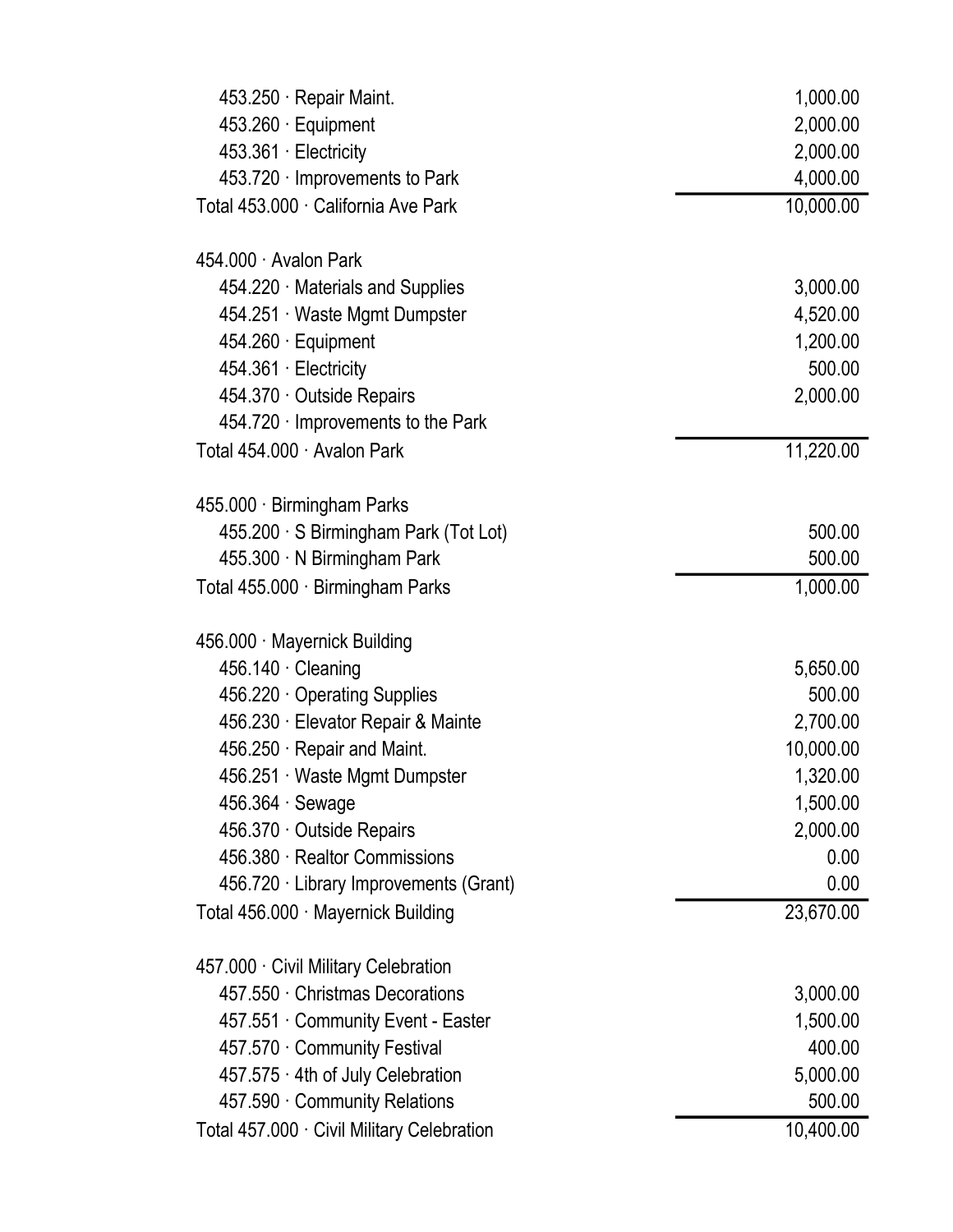| 459.000 Avalon Football Field           |            |
|-----------------------------------------|------------|
| 459.361 · Electricity                   | 800.00     |
| 459.364 Sewage                          | 75.00      |
| 459.366 Water                           | 200.00     |
| $459.370 \cdot$ Repairs                 | 1,500.00   |
| Total 459,000 · Avalon Football Field   | 2,575.00   |
| $460.000 \cdot$ Library                 |            |
| 460.100 Contribution                    | 38,500.00  |
| 460.321 Telephone                       | 2,905.00   |
| 460.361 · Electricity                   | 11,000.00  |
| $460.362 \cdot Gas$                     | 4,000.00   |
| 460.366 Water                           | 1,000.00   |
| Total 460.000 · Library                 | 57,405.00  |
| 465.000 Community Development           |            |
| 465.100 Grant Matching                  | 5,000.00   |
| 465.300 SALDO Project                   | 0.00       |
| Total 465.000 · Community Development   | 5,000.00   |
| 470.000 · Debt Service                  |            |
| 470.100 Analysis Fee-GF                 | 600.00     |
| 470.104 Closing Fees - TAN Loan         | 1,500.00   |
| 470.106 2013 Bond Trustee Fees          | 1,000.00   |
| 470.107 Closing Costs                   | 750.00     |
| 470.108 Debt Issuance Costs             |            |
| Total 470.000 · Debt Service            | 3,850.00   |
| 471.000 Debt Principal                  |            |
| 471.600 Tax Anticipation Loan Prin (GF) |            |
| 471.602 Bond Principal                  | 142,000.00 |
| 471.612 Street Sweeper Principal        | 33,210.00  |
| 471.613 · Backhoe Principal             | 11,077.00  |
| Total 471.000 · Debt Principal          | 186,287.00 |
|                                         |            |
| 472.000 Debt Interest                   |            |
| 472.600 Tan Anticipation Loan Int       | 4,000.00   |
| 472.602 · Bond Interest                 | 60,141.00  |